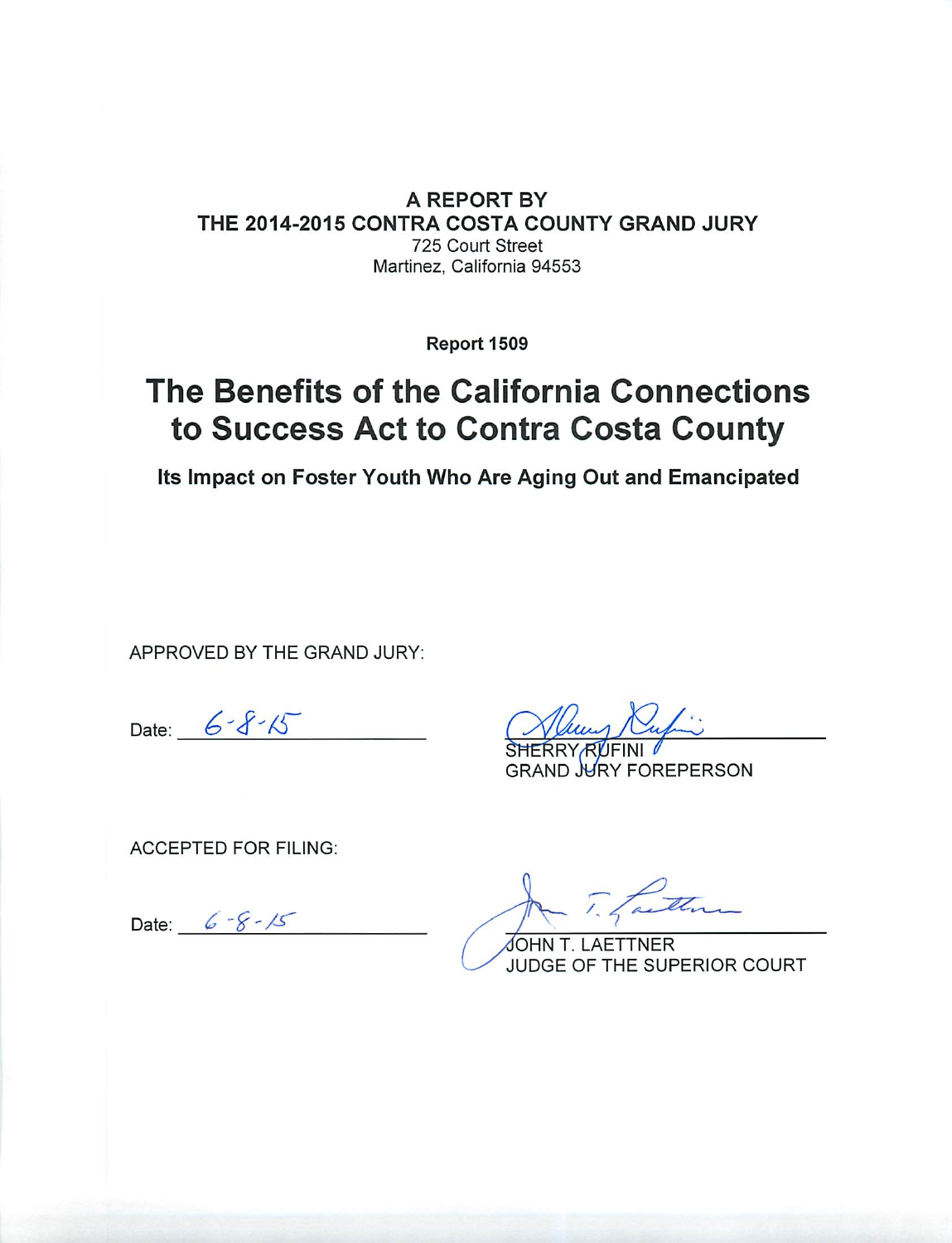Contact: Sherry Rufini Foreperson 925-957-5638

Contra Costa County Grand Jury Report 1509

# **The Benefits of the California Connections to Success Act to Contra Costa County**

### **Its Impact on Foster Youth Who Are Aging Out and Emancipated**

#### **TO: The Contra Costa County Board of Supervisors**

#### **SUMMARY**

The Foster Care Independence Act, passed in 1999, doubled the statewide funding for independent living programs for foster youth. Overwhelming evidence indicated that youth who emerged from foster care into adulthood were in need of support. They were at increased risk of becoming early parents before they were ready for that responsibility, likely to fall into unstable relationships, perform poorly in school, and fail to graduate from high school, find themselves homeless, engage in substance abuse, develop physical and mental health problems, and suffer a high rate of unemployment.

In 2008, the federal Fostering Connections to Success and Increasing Adoptions Act passed, designed to improve the well-being and outcomes for children in foster care. The Act extends federal funding for foster care services for non-minors from ages 18-21 if certain criteria for participation are met. State participation in the program is optional.

California opted to participate in the federal program through California Assembly Bill 12. Together with later amendments, this legislation is known as the California Connections to Success Act. By providing federally funded services, AB 12 offers the possibility of safety and stability for foster youth ages 18-21 who are at risk of homelessness.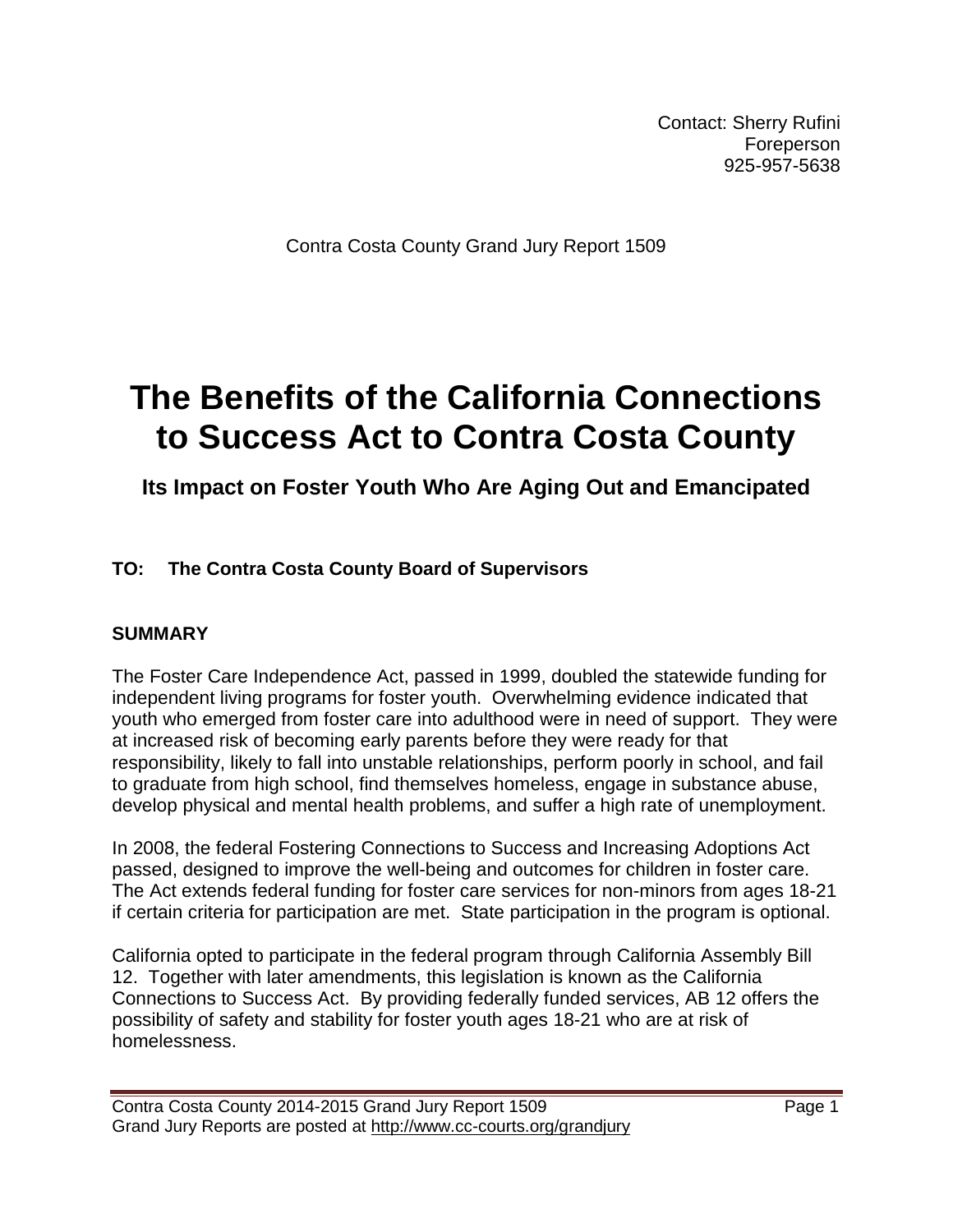AB 12 extends payment benefits and transitional support services to these youth through the Adoption Assistance Program (AAP), Kinship Guardianship Payment Assistance (Kin-GAP) programs and Foster Care.

AB 12 programs benefit foster youth:

- Foster youth are able to maintain a safety net of support while living independently in a secure and supervised living environment.
- The additional support provided after the youth turn 18 assists foster youth to become better prepared for a successful transition into adulthood and selfsufficiency through education and employment training opportunities.

The benefits of AB 12 to the state have been well documented. From a financial standpoint, the program is largely funded by the federal government, which provides California with \$60 million each year for the program. One study estimates that supporting California youth in foster care after 18 years of age produces a return of \$2.41 for every public dollar committed in terms of reduced costs associated with better youth outcomes.

Contra Costa County has a strong commitment to and has taken advantage of AB 12 programs for targeted youth. Almost 100% of foster youth in Contra Costa County opt in to these programs.

#### **METHODOLOGY**

Members of the Grand Jury interviewed representatives from Contra Costa County Children and Family Services Independent Living Skills Program (ILSP).

The Grand Jury reviewed presentations and reports including:

- The California Child Welfare Indicators Project
- CDSS Independent Living Program (ILP) Annual Report & Plan FFY 2014
- Youth in Extended Foster Care Center for Social Services Research School of Social Welfare University of California, Berkeley
- Employment and Human Services Contra Costa County Family and Human Services Report, Dated September 2, 2009.
- Outcomes of the Contra Costa County Transition Age Youth Survey, Executive Summary, Dated September 9, 2009.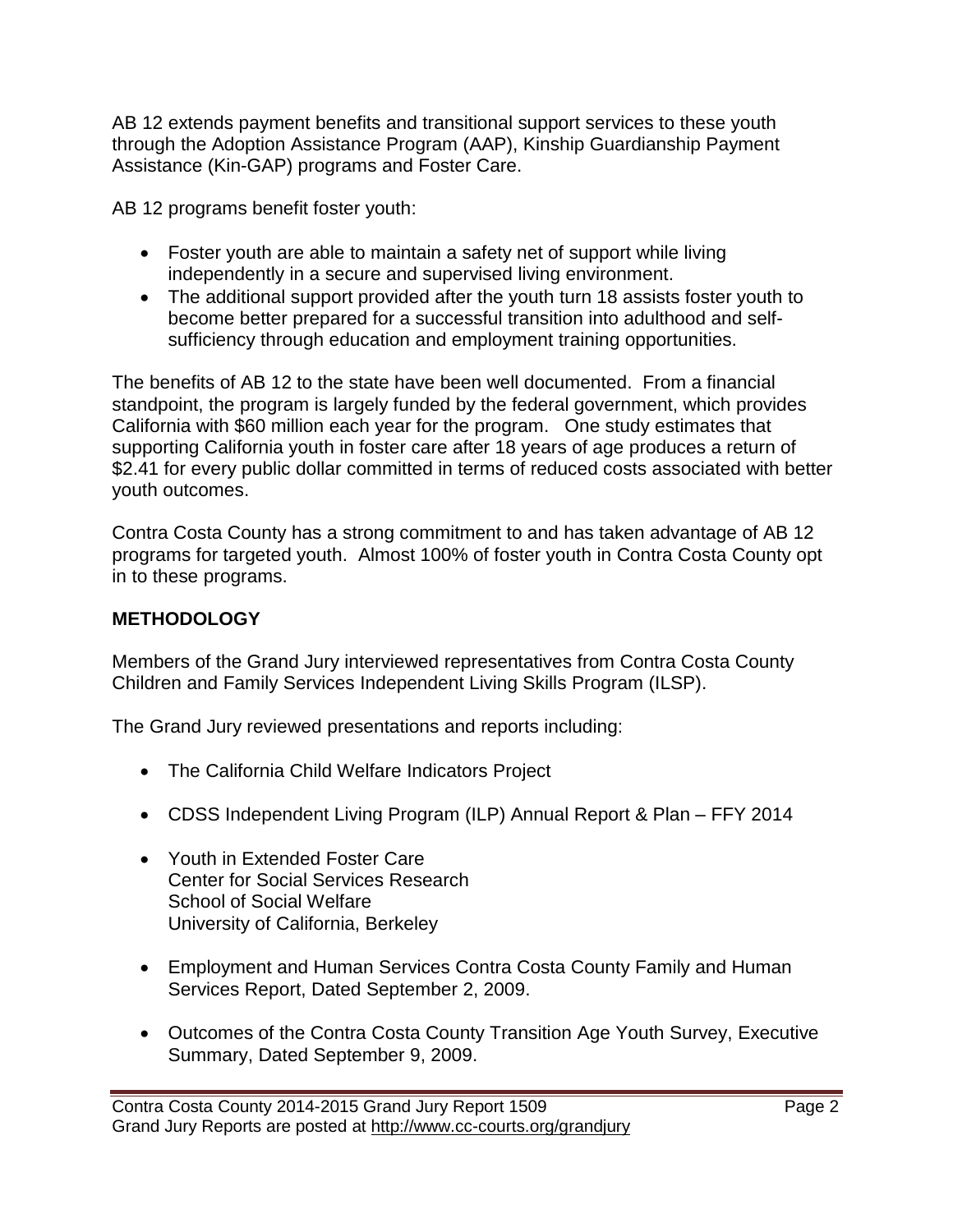California Fostering Connections to Success Act Assembly Bill 12 Primer Updated January 1, 2014

#### **BACKGROUND**

 $\overline{a}$ 

California law assumes responsibility for youth who become a part of the foster care system. The state remains responsible until the youth either exits the system through "emancipation" when they reach the age where foster care benefits and services are no longer provided, or "permanency" (i.e., by family reunification or adoption).

A new means of permanency for abused and neglected children was established in 1998 in California through SB 1901. This bill established the Kinship Guardianship Assistance Program (Kin-GAP). SB 1901 allows foster children to exit the foster care system by arranging for stable relatives to act as permanent guardians.

In October 2008, Congress passed HR 6893, the Fostering Connections to Success and Increasing Adoptions Act. This law gives states an option to establish relative guardianship programs and provides federal funding for associated costs. Under HR 6893, states receive federal funds to provide foster care, kinship-guardianship and adoption assistance benefits to support youth who meet certain employment and education related requirements until these youth turn 21. Research shows that children in kinship care have more stable living situations and are less likely to have behavioral problems.<sup>1</sup>

The California Fostering Connection to Success Act*,* (AB 12) ensures that California can opt into this federally funded program. AB 12 also re-enacted California's existing Kin GAP program to align with federal requirements and to provide transitional support to some youth until age 21. Through AB 12, California uses federal funds for costs that were previously borne by the state and counties. The act also offers substantial savings to the county in the form of reduced expenses for youth who would have been otherwise forced out of foster care by age 18, such as costs associated with homelessness, teen pregnancy, unemployment and public assistance.

AB 12 became law on January 1, 2012. Prior to AB 12, foster youth were "emancipated," meaning they were released on their own at age 18. Because they lack life skills, as many as 50% of former foster youth became homeless during the first two years after exiting foster care and many became incarcerated. Overwhelming evidence indicated that youth who left foster care needed further support into adulthood. The

<sup>&</sup>lt;sup>1</sup> AB 12 Fact Sheet, California Fostering Connections to Success introduced by Assembly Members Beall and Bass.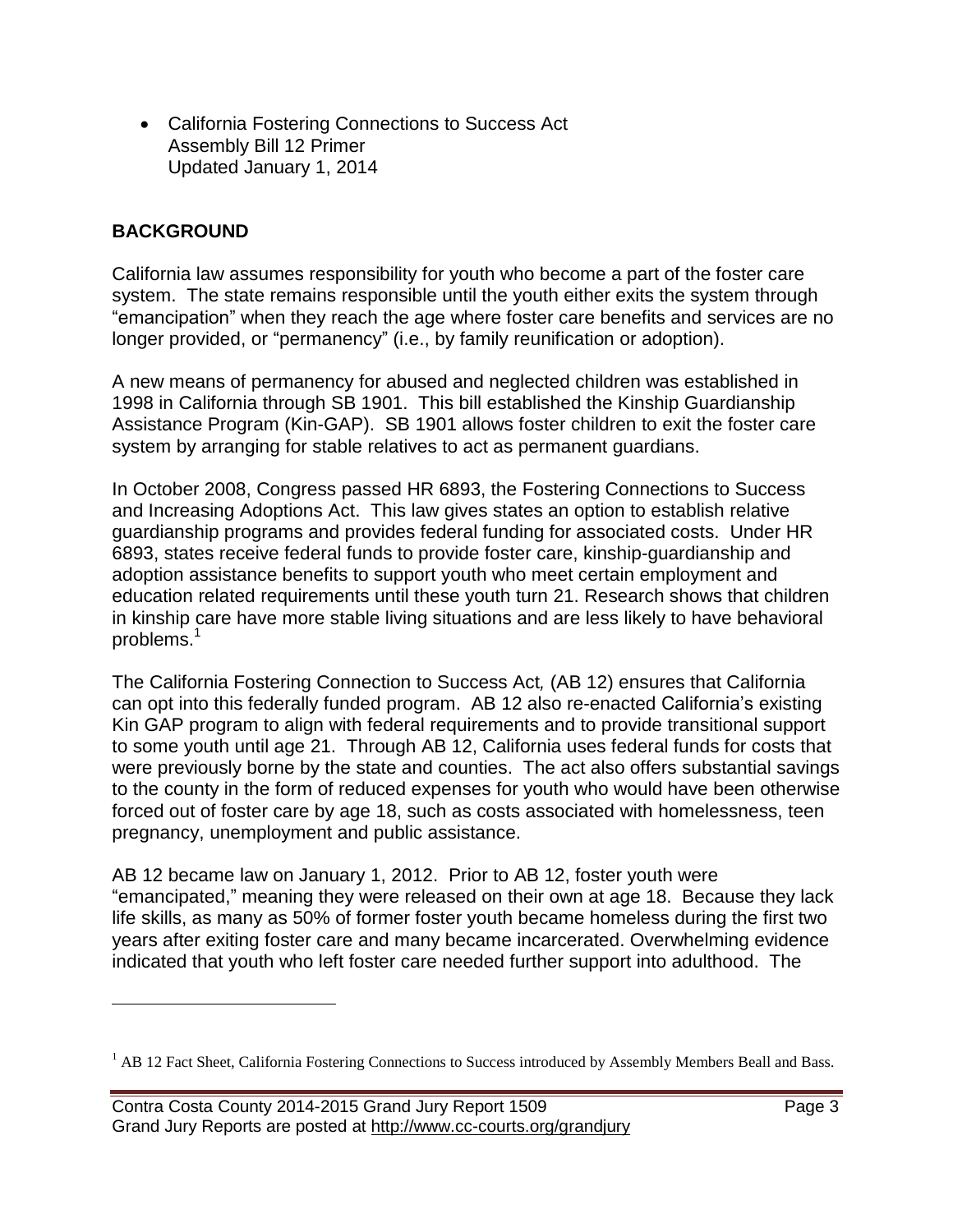federal government responded by instituting new laws to extend care for this population, and passed the Foster Care Independence Act in 1999, which doubled funding for statewide independent living programs. States responded to the increase in federal funds for independent living programs by enacting legislation. This legislation extended payment benefits and transitional support services through the Adoption Assistance Program (AAP), Kinship Guardianship Payment Assistance (Kin-GAP) program and Foster Care. Effective January 1, 2012, foster youth could elect to remain in foster care up to age 19; as of January 1, 2013, these youth could elect to remain in foster care up to age 20; and starting January 1, 2014, they could choose to stay in foster care up to age 21.

In addition, foster youth on probation may be eligible to remain in foster care after age 18. The foster youth must agree to reside at an eligible placement and to work with a social worker to develop and meet the goals of a transitional living plan. This program is voluntary; youth can exit the program at any time before they turn 21 years of age.

Benefits from remaining in the program after age 18 include a safety net of support services while experiencing some degree of independence in a secure and supervised living environment and additional time to prepare for a transition into adulthood.

#### **DISCUSSION**

Contra Costa County has taken a pro-active approach to informing youth about the benefits of AB 12. The opt-in rate in Contra Costa County among foster youth is almost 100%.

The key agency coordinating AB 12 services for the County is the Independent Living Skills Program (ILSP), a division of Contra Costa County Children and Family Services. ILSP prepares youth for life skills when they exit extended foster care. The ILSP program served 582 youth in the County in 2014. The program fills a void not addressed by the traditional foster care system. ILSP has two coordinators responsible for establishing collaborative partnerships with other foster youth programs and community based organizations serving this population. Their expertise in engaging youth, motivating them to stay in school, graduate, get valuable life sustaining skills, and employment is critical:

- ILSP helps foster youth prepare for emancipation by teaching valuable life skills needed to survive.
- The program offers a variety of workshops designed to provide assistance transitioning into adulthood as well as fun events and activities.
- ILSP helps with financial assistance for housing and attending high school. It assists youth with personal statements, applications to educational and vocational training institutions, and scholarship application assistance.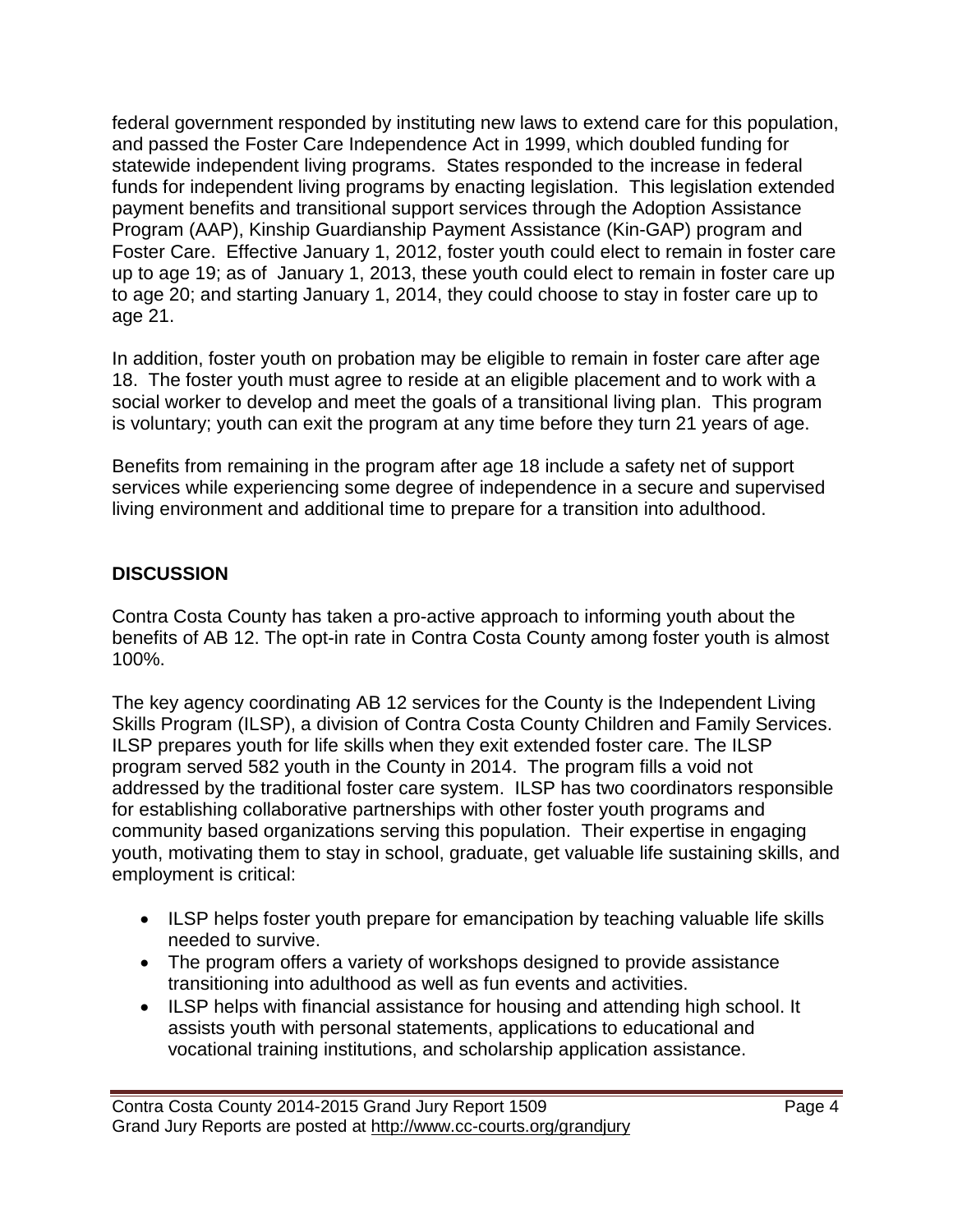• ILSP is a team of professionals, specialists, and social workers working together to ensure foster youth are prepared for the challenges of adulthood, and emancipation from the foster care system.

Youth can choose to join ILSP between the ages of 14 and 18. They are continually informed of the importance of staying in the program. Those who choose to participate in ILSP receive assistance with housing, education, mental health, and general support. Contra Costa County Children and Family Services (CFS) works to connect the County's ILSP with other county departments and non-profit agencies to insure information regarding AB 12 programs is passed on to foster youth.

Contra Costa Health Services offers some options for housing programs and mental health via the Katie A Initiative. Through the Katie A Initiative, a student worker assists foster youth who qualify for AB 12 programs to navigate the county's mental health system. Further support is provided by the County's Workforce Development Board (WDB), which hires and trains AB 12 foster youth. Additionally, the Contra Costa County Office of Education (CCCOE) educates and provides educational supportive services to help foster youth graduate from high school or obtain GEDs. CCCOE also provides job training and assistance with job placements. Other support comes from Voluntary Emergency Services Team in Action (VESTIA), a local community based organization that assists with financial issues beyond the AB 12 stipend, and Workforce Services, which assists in processing payments for AB 12 and other benefits available to foster youth. Three community colleges, Los Medanos College, Diablo Valley College, and Contra Costa College, also provide educational services and other support for foster youth who qualify for AB 12 programs. Through ILSP, the County effectively coordinates these foster youth caregivers.

Researchers of emancipated youth in Contra Costa County found that 88% of the sample population received ILSP services and 95% of those receiving ILSP stated they would recommend ILSP. These data suggest that foster youth need support with education and finances, as well as help with physical and mental health care.

#### **Non-Profit Partnerships**

Several non-profit organizations assist foster youth. The assistance and support these organizations provide to youth aging out of the foster care, is a valuable complement to the County's programs. The following are some of the main organizations providing assistance:

1. Project YES. Project YES in collaboration with then Supervisor Susan Bonilla's office and ILSP began as a pilot program in the spring of 2008. Two former foster youth were employed to work with the County General Services Department in their Fleet Division. Project YES received funds from Conoco Phillips to support employment related expenses, provide mentoring and support to participants. Project YES works with Human Resources and the County Administrator's Office to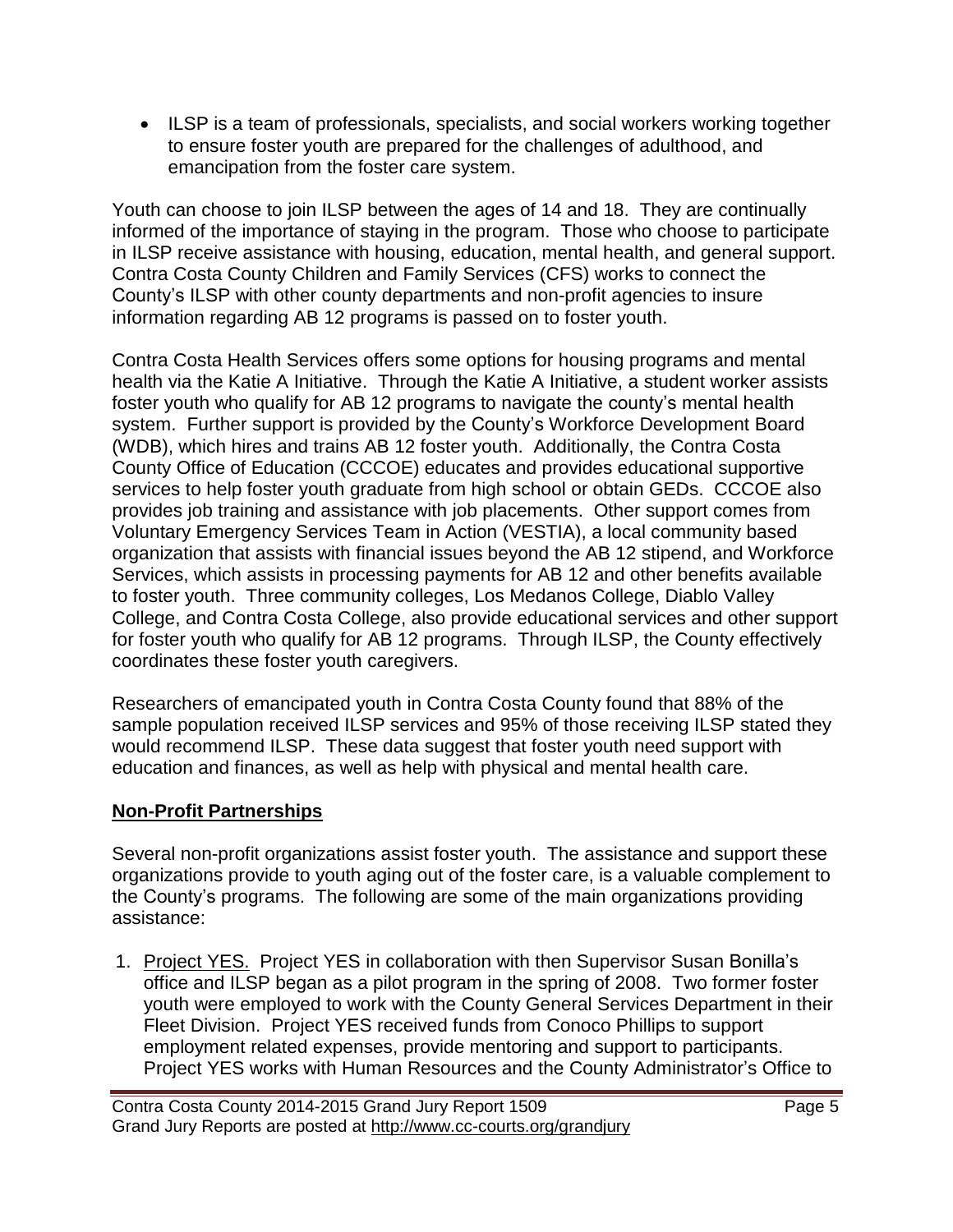develop a specific classification for Project YES youth and to help them develop the needed skills to qualify for County positions. The project's vision is to provide career opportunities within the County for former foster youth. County entities that support the Project YES include:

- **•** Human Resources
- Animal Services
- Library Services
- The Sheriff's Office
- Fire Districts
- County Office of Education
- Health Services
- Tax Collector
- Public Works
- Employment and Human Services Department, Children and Family Services, One Stop Centers and Workforce Development Board
- 2. Just in Time (JIT). JIT is a non-profit initiative designed to help transitioning foster youth achieve well-being and self-sufficiency. JIT mobilizes a caring community to serve as an extended family for these youth. This service is accomplished through a network of relationships and emergency resources provided by individual agencies, businesses and foundations that share Just in Time's goals and core values. JIT motivates youth to reach their goals of self-sufficient adulthood by filling the gaps of critical needs. They also provide connections to adults who become lifelong support systems.
- 3. Youth Homes. The Transition Age Youth Labor program offered by Youth Homes supports young people, ages 17-25, as they mature into adulthood. A safety net to promote stability is provided to these young adults through therapeutic support, mentoring support, as well as monetary/material assistance from the Youth Home Auxiliary, private donors, and grants.

These programs work in coordination with ILSP, which acts as the driving force to provide improved services to youth transitioning out of foster care.

Foster youth who emancipate from the foster care system are expected to become selfsufficient by age 18 or 19. To become self-sufficient, they must be able to obtain stable housing, find employment and remain healthy. Research indicates youth who are released on their own at age 18 are unlikely to achieve this expectation and as many as 42% of these youth become homeless. Housing problems are related to poverty and lack of stable family relationships. Foster youth have high rates of incarceration, especially those who have had multiple placements in foster care. Research shows, as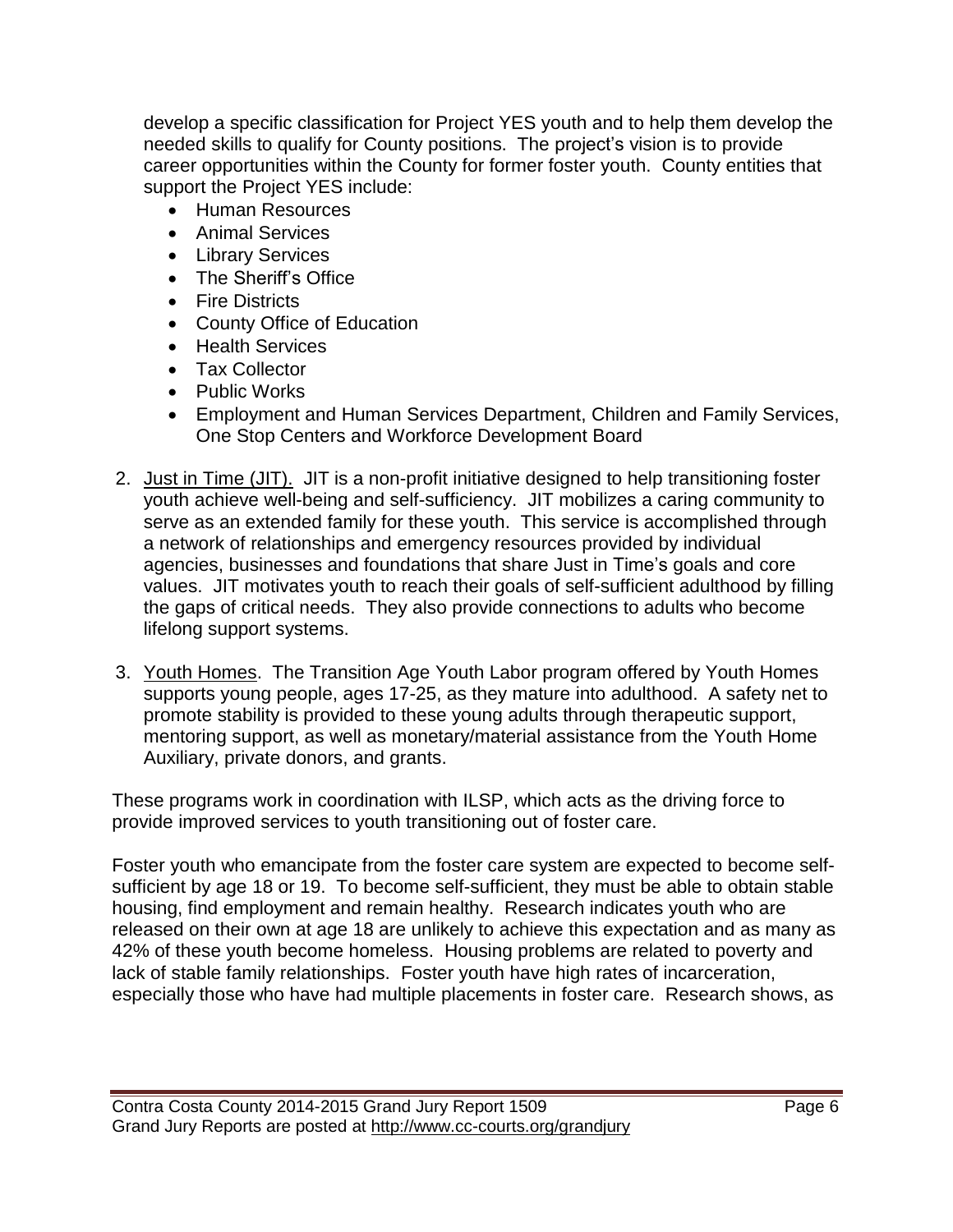many as 72% of prisoners once were in foster care<sup>2</sup>. However, there has been a significant drop in homelessness for emancipated foster youth in Contra Costa County due to their high rate of participation in ILSP and housing funds provided by AB 12. Much of the work of the ILSP Coordinators is to cultivate collaborative partnerships with organizations, other foster youth serving groups and community based groups. With support from the Board of Supervisors and commitment to the ILSP, foster youth are provided with quality skill building workshops, social skill development, and improved transitions into adulthood.

Youth between 15½ and 21 years of age are eligible to participate if they are a current or former foster youth, Kin-GAP youth, or probationary youth. Youth are encouraged to take advantage of the program, although participation is voluntary. ILSP provides information about the program via telephone, email, Facebook and on the web at www.cocoilsp.org.

Through the Staff Development Division of the County's Employment and Human Services Department, ILSP trains service providers regarding the services available for foster youth through AB 12. These service providers include social workers, probation officers, community providers, nurses, and high school counselors, among others. When needed, Court Appointed Special Advocates (CASA), community organizations, foster care providers, and kinship providers are provided this training.

Although AB 12 funds housing assistance, finding housing locally can be challenging. ILSP provides updates regarding the types of housing available to youth through workshops and agency presentations. Housing possibilities include the Transitional Housing Placement Program(s) (THPP) available to youth ages 16-18 through Youth Transition Meetings (YTM's), social workers, probation officers, group home providers, other youth, welcome letters, CASA, ILSP, and social media. Eligible youth are referred for housing by either a social worker, probation officer, or another adult. To apply, each youth must complete an application and provide letters of recommendation from his or her social worker, probation officer, group home or resource provider, or community support person, along with a copy of the youth's high school transcripts. The application is submitted to the social worker or probation officer for approval and then given to the ILSP coordinator. A THPP interview is scheduled by an ILSP coordinator with the housing program provider, social worker, care provider, and the youth. When the application is approved, the youth is moved into a THPP placement or placed on a waitlist for the next available apartment in the youth's desired area of residence. The ILSP coordinator regularly meets with the providers that contract with the County to provide housing. The meetings ensure that the provider fulfills its contracted service plan including issues related to compliance.

 $\overline{a}$ 

 $2$  Independent Living Skills Program (ILSP) 2008-2009 Program Report.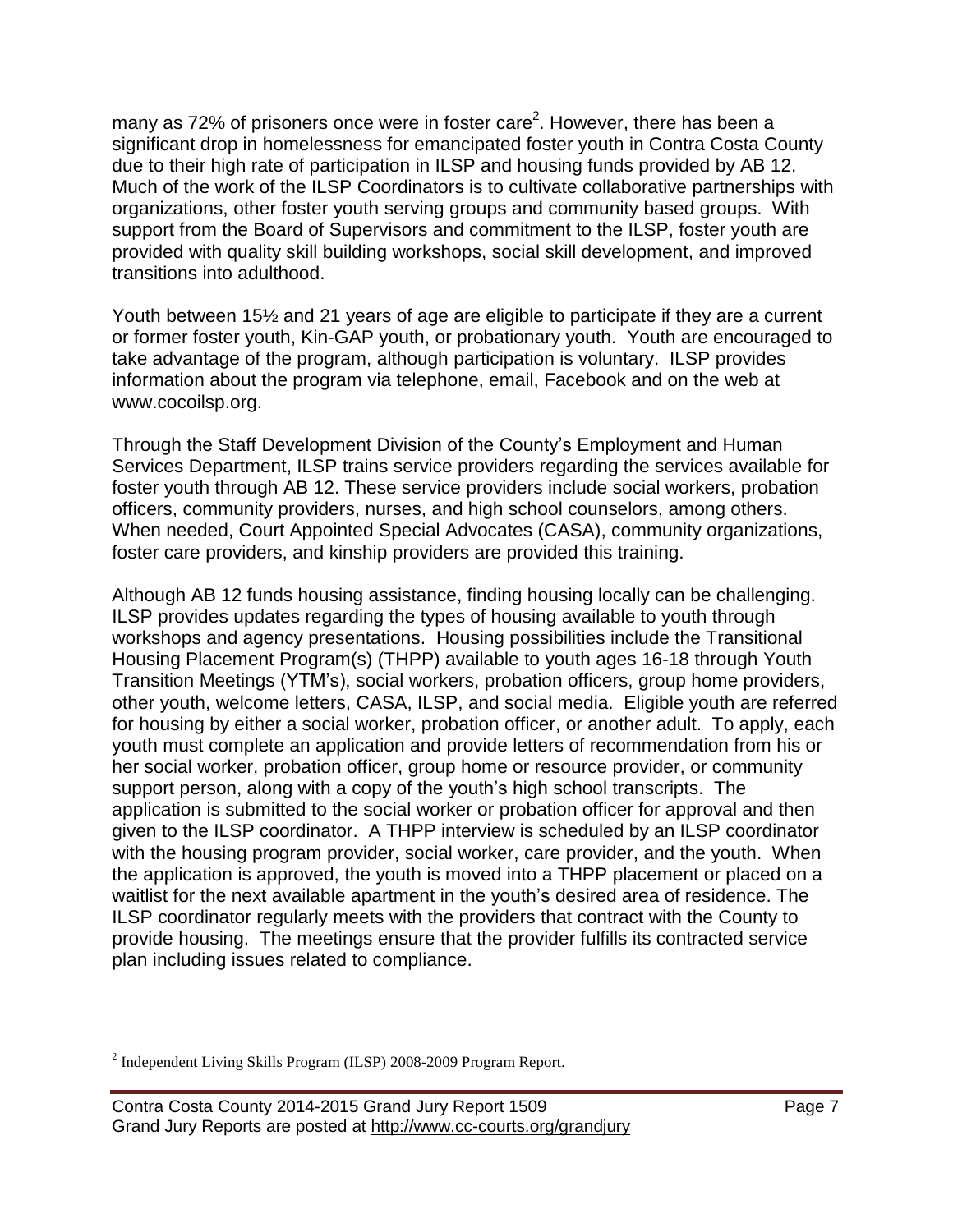ILSP also works with the Contra Costa County Homeless Program to provide emergency housing to youth who are either not AB 12 eligible or chose not to re-enter the foster care system. This program offers semi-permanent housing to youth not eligible for THPP.

Youth with special needs or a disability are referred to the Department of Rehabilitation, SSI, and the Regional Center for Services.

Currently, there are two non-profit organizations offering services through the Transitional Housing Placement Program (THPP) that enable youth 16 to 18 to experience some degree of independent living before emancipation. The youth must continue to attend school, have a part-time job, and at least a 2.0 GPA. This program is for youth under 18 years who are not yet emancipated and, therefore, cannot utilize AB 12 transitional housing. Youth in this program will have a seamless transition to THPP plus Foster Care when they gain AB 12 status after their 18<sup>th</sup> birthday. Support for the THPP program is provided by the following organizations:

- Amador Institute
- EMQ Families First

Currently, Contra Costa has a THPP+FC program for youth after they reach 18 years of age. These are:

- Amador Institute
- EMQ Families First
- First Place for Youth

A 24 month subsidized transitional housing program is also available for youth who do not participate in AB 12 programs through the following non-profit organizations: Mi Casa (Concord), Appian House (El Sobrante/Richmond) and Bissell Cottages (El Sobrante/Richmond).

#### **Extended Foster Care**

After the age of 18, participation in foster care under the California Fostering Connections to Success Act is voluntary. Since this program is voluntary, youth participate on an as needed basis. Of the 900 eligible youth, (all county youth living in Contra Costa County regardless of county or origin), 604 have participated.

Youth must meet four eligibility requirements to continue to receive support after 18 years of age as prescribed by AB 12:

- The youth must have an order for foster care placement on his/her  $18<sup>th</sup>$  birthday;
- The youth must be under the jurisdiction of the juvenile court as a ward of the court, meet one of the five participation conditions, and agree to live in a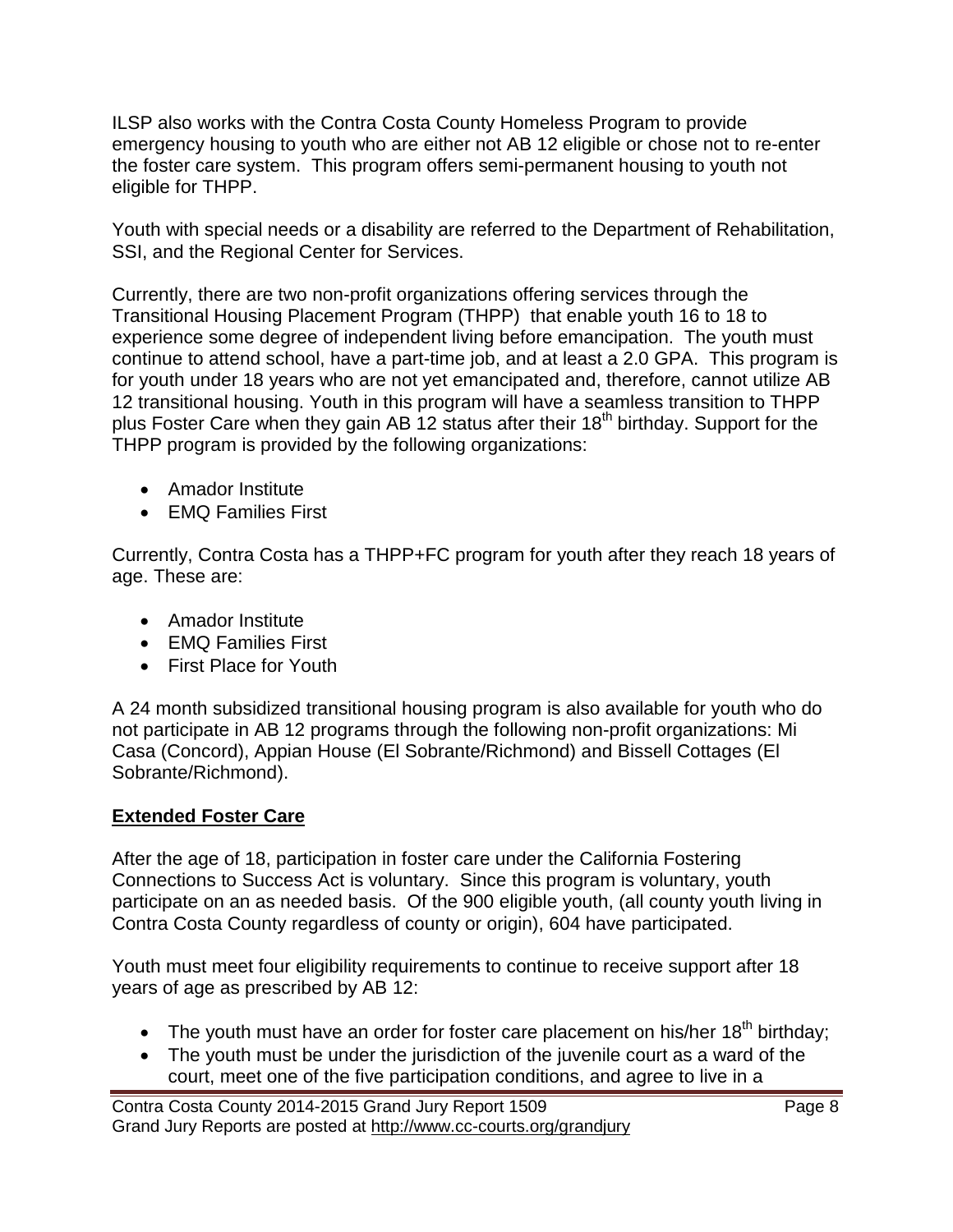supervised placement that is licensed or approved under new standards for 18 to 21 years old;

- A youth must sign a mutual agreement, meet with his/her social worker or probation officer every month, and participate in a six-month review hearing; and
- The court must have a hearing prior to terminating a youth's dependency. In addition, the court must find that youth who want to opt-out are informed of their right to remain in care, the benefits of extended foster care, and the right to reenter if under 21 years of age.

The right to participate in foster care after age 18 includes youth who are custodial parents. Providers who are caring for a minor parent and his/her child are paid a foster care benefit that includes an amount for both minor parent and the child.

A youth must remain under the jurisdiction of the juvenile court to receive foster care benefits after 18 years of age; this can be under the court's dependency, delinquency or transition jurisdiction. Every six months, the youth has a review hearing in court or through an administrative review. The court hearing ensures that the youth continue to meet the participation requirements for foster care benefits and that the social worker or probation officer continues to assist the youth in meeting the eligibility conditions. The court also assesses progress by the youth in meeting his/her Transitional Independent Living Plan (TILP) goals. In addition, the court reviews efforts made by the placing worker to assist the youth in obtaining permanent connections with caring and committed adults.

#### **Extended Foster Care for Wards**

Youth on probation and under the supervision of the delinquency court (also known as "wards" of the court), are eligible for extended foster care services in the same manner as dependent youth. AB 12 created a new jurisdiction status (known as "transition jurisdiction") for these wards that allows them to participate in extended foster care without remaining under delinquency jurisdiction if they meet certain requirements. To be removed from the jurisdiction of the delinquency court, the youth must first finish the terms of his/her probation. At the status review hearing close to the time when the youth turns 18, the delinquency court is required to consider modification of the youth's jurisdiction to either dependency or transition jurisdiction.

#### **Re-entry into Extended Foster Care**

If a youth has exited extended foster care prior to his/her  $21<sup>st</sup>$  birthday, he/she is permitted to re-enter extended foster care and receive assistance if certain conditions are met. The youth also re-enter foster care after meeting these same conditions if the youth's guardian or adoptive parent dies before the youth turns 21. To re-enter the youth must sign a voluntary Re-Entry Agreement (SOC 163) stating his/her intention to re-enter foster care. The youth is eligible if (1) the youth was in the foster care system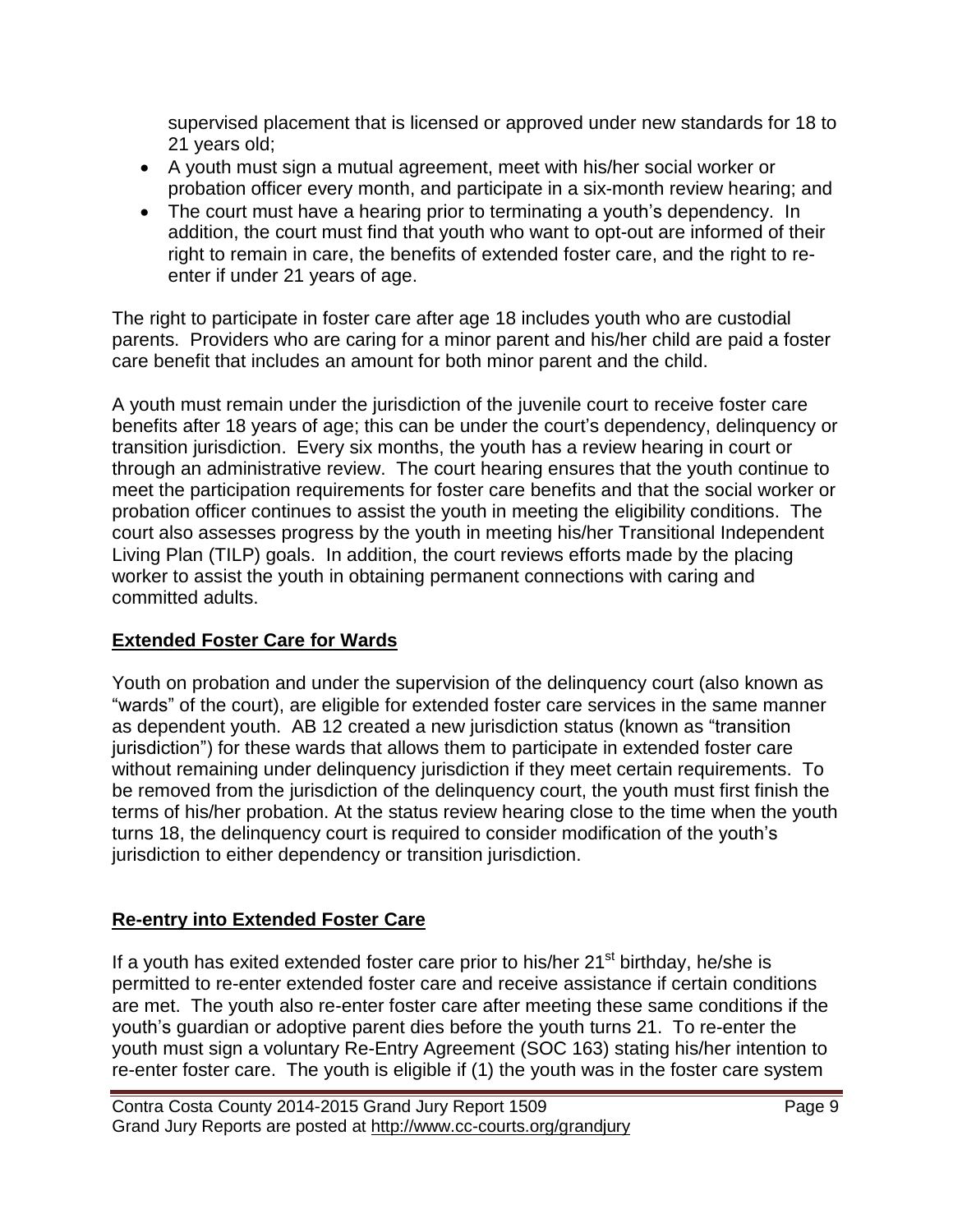on his/her  $18<sup>th</sup>$  birthday; (2) is under the age of 21; and (3) meets one of the following criteria:

- Has completed high school or GED equivalency program;
- Has enrolled in college, community college or vocational education program;
- $\bullet$  Is employed at least 80 hours a month (must be paid employment);
- Participates in a program or activity designed to remove barriers to employment (this "safety net" category is intended to capture all youth who are not eligible under the employment or education conditions.); or
- Has a medical condition and is unable to meet any of the above requirements.

There is no limit to how many times a youth can opt-out and re-enter foster care. After a youth reenters the system, support and benefits continue until age 21.

#### **The Kin-GAP Program**

Youth placed by the juvenile court with a relative may be eligible to receive foster care benefits while in foster care through participation in the federally subsidized Kin-GAP program. Those youth who are not eligible for federal funds may receive state funds under California's new Kin-GAP program, enacted by AB 12. There are 295 Kin-GAP cases in Contra Costa County. Youth participating in Kin-GAP remain eligible for ISLP until their 21<sup>st</sup> birthday. They are referred to ILSP by their eligibility workers as their dependency cases are dismissed. Placement with kinship providers may provide foster youth with a sense of permanency. The following are recent significant changes to the Kin-GAP eligibility rules:

- Youth must be residing with the relative while in foster care under a Voluntary Placement Agreement for six consecutive months prior to entering Kin-GAP (previously it was 12 months). Kin-GAP benefits are adjusted periodically based on changed needs pursuant to a negotiated agreement (previously, Kin-GAP benefits were frozen at the amount the youth received in foster care the month before entering Kin-GAP).
- Youth continue to receive Kin-GAP benefits up to age 21 if certain conditions are met (previously, Kin-GAP only went to age 18 or 19). Kin-GAP is authorized to make out of state payments. If the juvenile court orders a guardianship at the Welfare and Institute Code 360 hearing, a child can enter Kin-GAP via the voluntary placement agreement process.

To be eligible for federal Kin-GAP benefits, the prospective relative guardian and the County agency must execute the negotiated agreement setting forth the amount of payment prior to the date when the court orders the guardianship. If the relative guardian fails to negotiate a written binding Kin-GAP agreement prior to the establishment of the guardianship and the child still meets all other eligibility criteria, the child is eligible for non-federal Kin-GAP benefits. To receive Kin-GAP benefits, the youth must: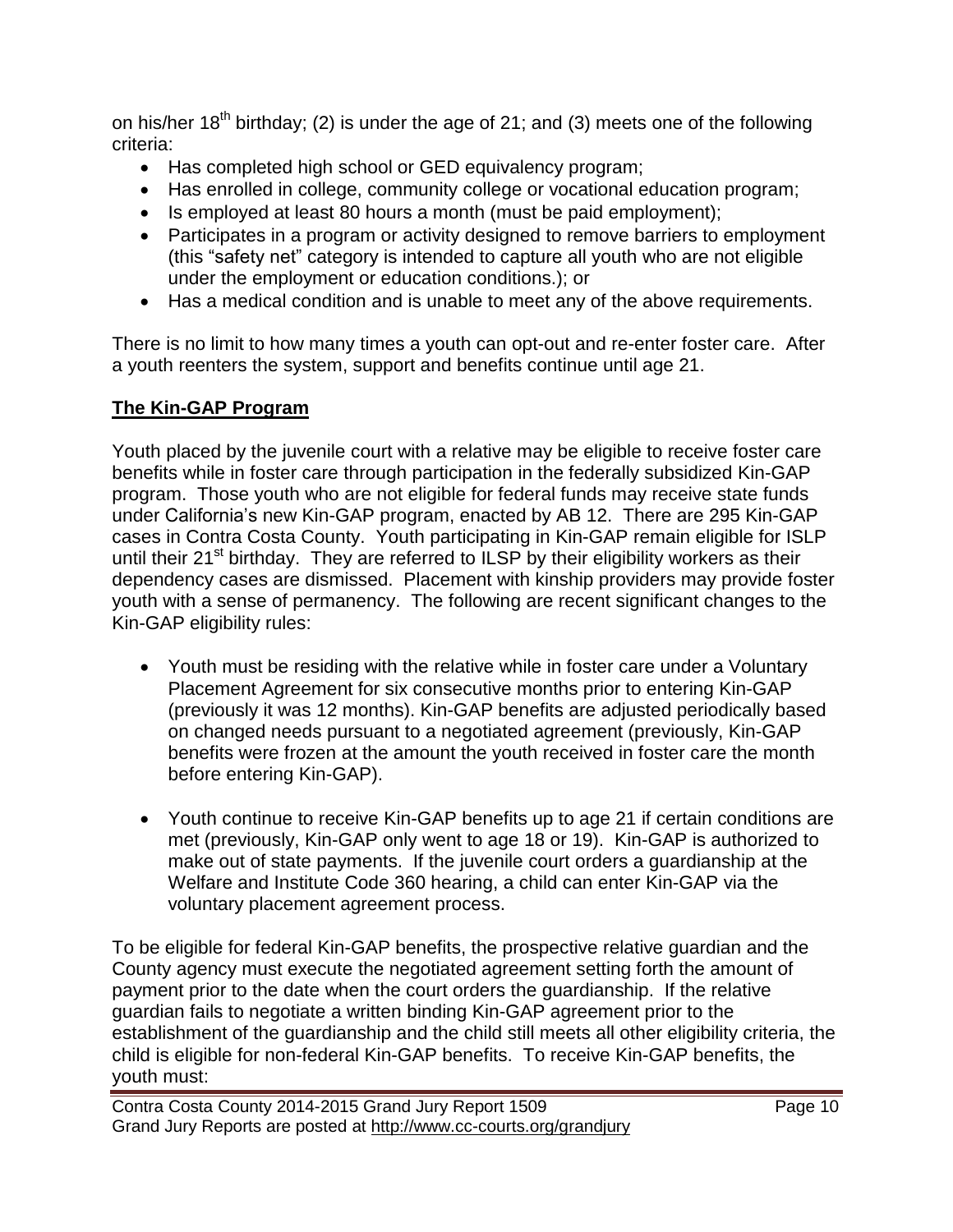- Have been declared a dependent of the juvenile court;
- Reside with an approved relative quardian or under a voluntary placement agreement for at least six consecutive months;
- Have a kinship guardianship established with that relative by the juvenile court; and
- Have had the court case dismissed by either the dependency court or the delinquency court at the same time subsequent to the establishment of the guardianship.

All youth who are eligible for Kin-GAP benefits do not remain eligible up until age 21. Kin-Gap benefits terminate at different times depending upon the youth's age when the Kin-GAP benefits commenced and the special needs of the youth.

Youth participating in the Kin-GAP Program (as with foster care after 16) can continue to receive Kin-GAP assistance until age 21 as long as they do one of the following:

- Complete high school or equivalent program (GED), (enrollment is defined according to the definition employed by the school or program);
- Enroll in college, community college or vocational education program (half-time enrollment, as the colleges, community colleges or vocational program defines half-time enrollment);
- Work at least 80 hours a month (this must be paid employment);
- Participate in a program or activity designed to remove barriers to employment (a "safety net" category that is intended to capture all youth who are not eligible under the employment or education conditions); or
- Show that they are unable to do one of the above requirements because of a medical condition (short or long term medical or mental health conditions as verified by a health practitioner), although the youth does not have to be currently seeking treatment.

#### **CONCLUSION**

On January 1, 2014, the California Fostering Connections to Success Act became effective. As of that date, foster care benefits, Kin-GAP and AAP benefits became available to youth who meet the eligibility requirements and are under 21 years.

Transitioning youth are an especially vulnerable group. They need support navigating the challenges of emancipating from foster care into adulthood. They often have housing instability, employment problems, financial insecurity, and health and mental health challenges. While efforts are made to prepare them for a successful adulthood, many of these foster youth need strong supplemental supports into adulthood, partially necessitated by the lack of developmental opportunities for these youth earlier in their lives.

Support for this group has significantly increased over the years. The 1999 Foster Care Independence Act amended Title IV-E of the Social Security Act to create the Chafee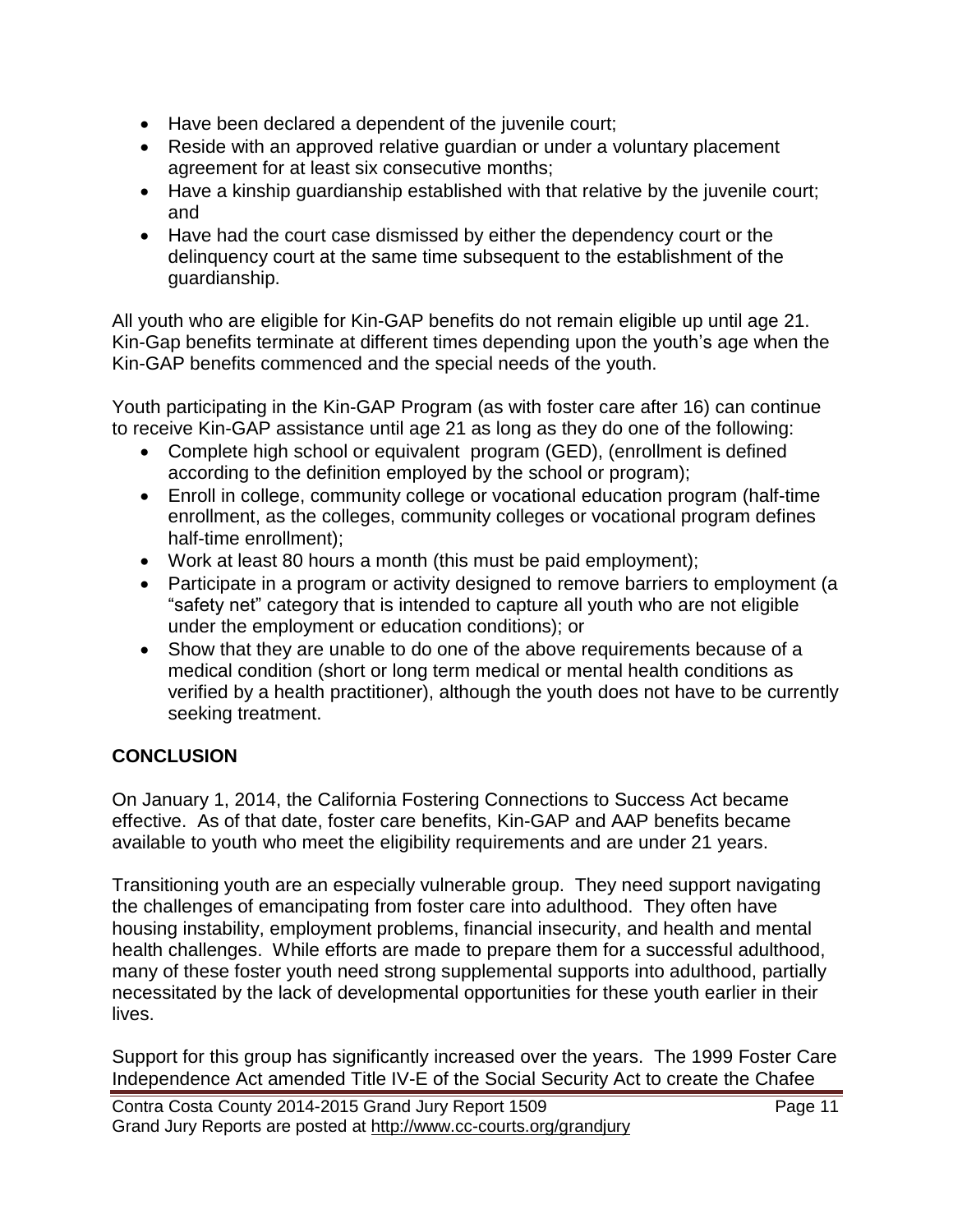Foster Care Independence Program. This amendment doubled the maximum amount of funds available to states for independent living services and gave states greater discretion over the use of such funds. With these funds, states are able to provide training in daily living skills, education and employment assistance, counseling, case management, and written transitional independent living plans. States are also able to use up to 30% of the funds for room and board. A more recent provision in the Foster Connections to Success and Increasing Adoption Act in 2008 gives states the option to extend eligibility for Title IV-E foster care youth beyond age 18, until age 21. States exercising this option allow targeted foster youth an additional three years of foster care support to help prepare them for the transition to adulthood. Contra Costa County fully participates in the program having close to 100% of youth opting-in.

In the past, there was a dearth of information about foster youth who leave the foster care system because after emancipation, youth are difficult to stay in contact with due to the fact they are highly mobile. However, since the implementation of AB 12, homelessness among foster youth has been easier to track because more youth are opting to stay in the system, and the County can track these youth through a database called Gold Mine. It appears that homelessness is less of a problem than prior to the implementation of AB12 because the legislation made more housing funds available to foster youth.

ILSP will be partnering with a new program called Foster A Dream, which has been awarded a grant for \$85,000 to improve services for youth transitioning out of foster care. The monies will be used to conduct research and evaluations to determine where gaps exist in provided services. This program may lead to additional funding from the Walter S. Johnson Foundation to improve outcomes for foster youth.

#### **FINDINGS**

- F1. Participation in foster care after age 18 under AB 12 is voluntary and youth may opt-out of the program before they turn 21.
- F2. Youth who opt out of foster care after age 18 can re-enter before they turn 21 if they re-enter within six months after opting out of the program.
- F3. Contra Costa County informs foster youth about AB 12 and works with governmental agencies and other organizations to offer programs and information about how the system works to this population.
- F4. Extension of foster care to emancipated or aged out youth (ages 18-21) benefits society because foster youth receiving extended services are less likely to rely on public resources and more likely to become self-sufficient adults.
- F5. Emancipated youth who face housing instability and employment difficulties are frequently financially insecure and often have health and mental health issues.